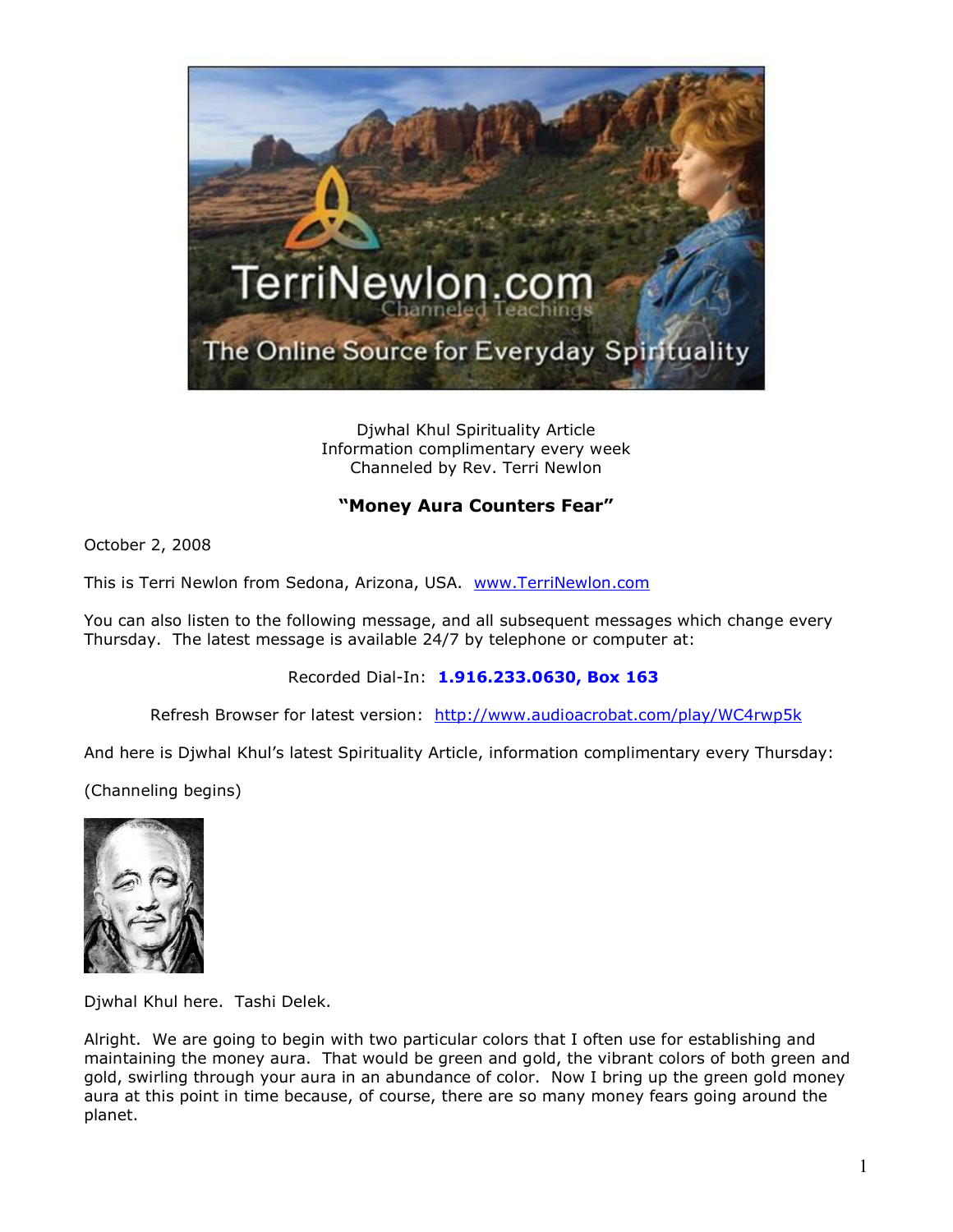What money really is, is not what you think.

And because there is such a fear of lack of it at the moment, that when you wear the green and the gold color in your own energy field, you'll naturally magnetize to you more money. Why? Because others are unconsciously, through their fears and patterns, pushing money away from themselves.

I would encourage you to play with the money aura, especially now. Really energize a beautiful bright green color. It can be sort of an emerald green, very rich, or it can be bright, that you might associate with nature, spring, new growth. Then the gold color, also very vibrant, and that is really a 12th Ray gold, as the green is 4th Ray green. The 12th Ray gold is the color of metallic gold and sometimes is seen with a rich orange color in it, something like a marigold flower with a little bit of a metallic shimmer to it.

Play with these colors in your own aura, wear them in an abundant supply. I would encourage you to get very creative with your own images, and your sensations around these two colors. In other words, you might imagine underneath your feet, a very tall platform of green and gold.

You might imagine that green and gold is spiraling towards your energy field at all times making it larger and larger and larger. Or you might imagine that you have a thinking cap on that is green and gold, and that is allowing you to bring forth new ideas that you could not see before.

And remember, money is not what you think it is.

The current crisis, economic crisis as it is being called, is evidence of that. And without going into deeper detail about how all the markets work and how much money there is really is versus how much has been printed or how much is recorded on paper or in credit that doesn't really exist, we are just working with a very interesting time period here.

And again I would urge Humanity, much like my message on "The Bail Out", which is one of the Timely Messages that everyone on the e-mail list got a copy of the audio and the subsequent transcript, that we are working with Truth Revealed, or Truth Be Known, about how these structures function and about how these aren't real. So open your eyes, take a deeper look and insist that as we are moving into this New Age with Pluto coming into Capricorn firmly for 15 years, starting November 26, that it might be time to get into right relationship with this.

Now I'm also looking at a few very interesting time periods coming up, the next one being October 4, and strong potential for another war to begin. Then November 1, strong potential for a lot of psychic manipulation on the inner planes. If you are interested in working on those, you can read about them on the website, under [telecourses](http://terrinewlon.com/telecourses.htm).

Alright everyone, again, keep remembering, money is not what you think it is. Then ask from within because of all of Creation knows the truth, ask from within: "*What is money*?"

Keep wearing your green gold aura and above all, have fun and be filled with Love, because this is what is lacking upon the planet now.

Thank you and my love to you,

Djwhal Khul

Channeled by Rev. Terri Newlon [www.TerriNewlon.com](http://www.terrinewlon.com/)

(Spirituality Article, Transcribed by Micheline Ralet)

Training for Modern Mystics